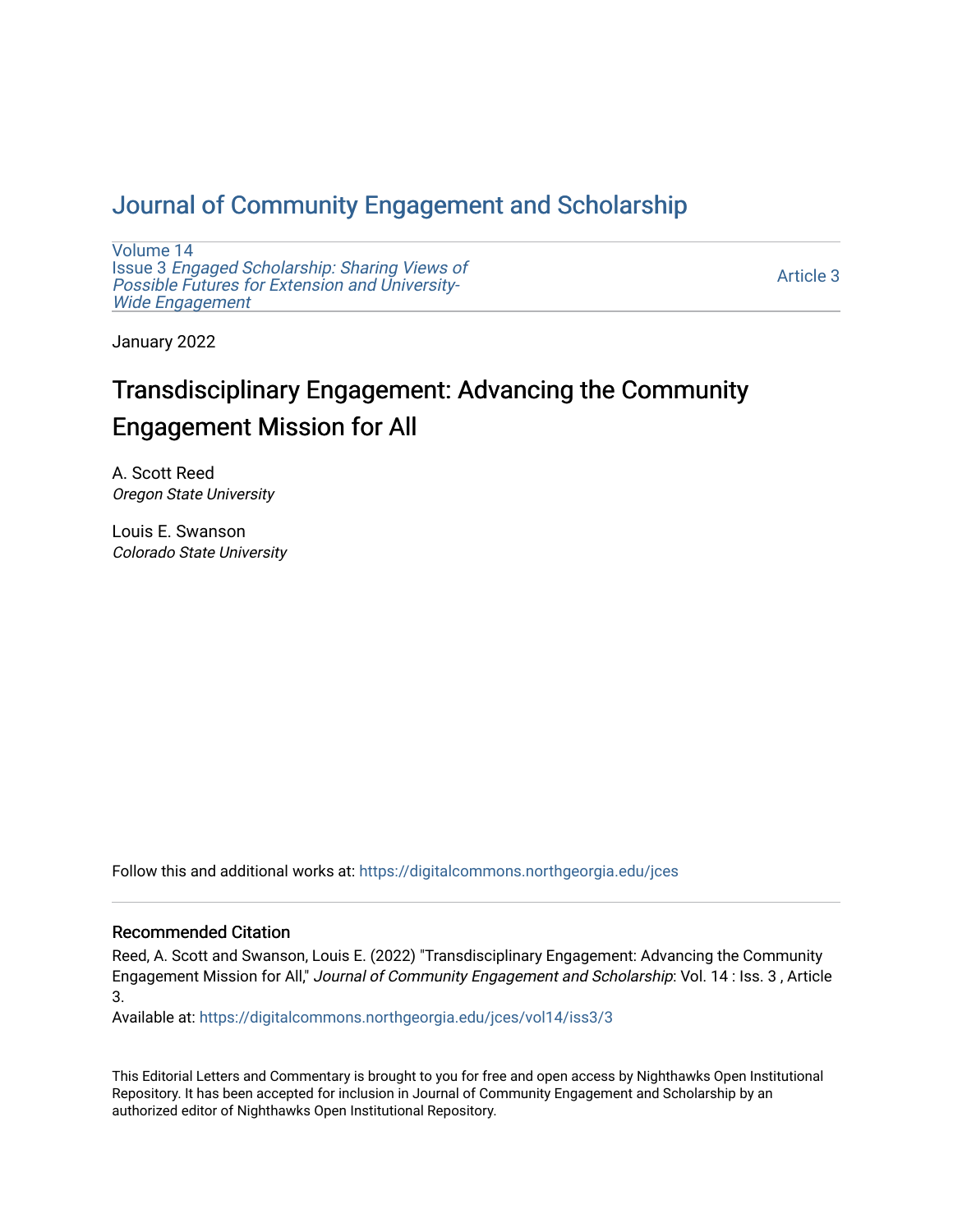# **Transdisciplinary Engagement: Advancing the Community Engagement Mission for All**

A. Scott Reed and Louis E. Swanson

More and more public universities and community colleges are becoming aware of and invested in their engagement responsibilities. While this awareness is promising, it is well shy of their proclaimed aspirations.

Recognition of university engagement by the Carnegie Foundation Elective Community Engagement Classification (Commission on Public Purpose in Higher Education, n.d.) and [Engagement Scholarship Consortium](http://engagementscholarship.org/) (ESC) is both timely and encouraging. Interviews with 27 university presidents and chancellors in 2016 and 2017 pointed to recognition of reciprocal needs and opportunities with communities even as universities struggled to afford such work in the face of other priorities and declining public appropriations (Gavazzi & Gee, 2018). Despite these obstacles, as of 2020, the Carnegie Foundation had granted the community engagement classification to 357 institutions of higher education (Commission on Public Purpose in Higher Education, n.d.). The engagement message is getting out loud and clear.

Land-grant universities (LGUs) benefit from the deep engagement legacies associated with their agricultural experiment stations (AES) and Extension services. Yet Extension programs have struggled to maintain their once unassailable status as the centerpiece of engagement on LGU campuses. According to C. Peter Magrath, "Universities that are not engaged with their communities in the twenty-first century will soon find themselves disengaged from any meaningful relevance to the citizenry of the United States" (Gavazzi & Gee, 2018, p. vii). McGrath contends that the entire university, not just some parts of it, should be committed to helping communities solve problems—that is, should be committed to the principles of outreach and engagement. There are exceptional opportunities for LGU Extension programs and other campus outreach agencies to provide visionary leadership. A sustainable academic opportunity presently available is for universities to intentionally expand *transdisciplinary* engagement, teaching, and research. The challenges associated with broad

societal issues such as climate change, pandemics, sustainable food systems, and educational attainment require knitting together specialized disciplinary and interdisciplinary knowledge.

For more than a century, LGU AES and Extension programs have integrated disciplinary and interdisciplinary applied research and knowledge both locally and regionally. These institutional legacies have positioned them to nurture and advance transdisciplinary initiatives by building upon past programming. This opportunity can best be realized by elevating extension work to university-wide status and fostering engagement as a critical component of public universities' primary mission areas: teaching and learning, research and discovery, and outreach and service.

We recognize that there are understandable challenges associated with repurposing disciplinary and interdisciplinary teaching and research toward transdisciplinary programs and toward a university's engagement efforts. But these challenges are not insurmountable.

LGU Extension services are historic foundations of academic engagement. Extension programs are developed for communities, bringing university talent to bear on unique characteristics of place, both rural and urban. These institutions were academically engaged long before university-wide engagement became "cool." In the wake of *Returning to Our Roots: The Engaged Institution* (Kellogg Commission on the Future of State and Land-Grant Colleges, 1999)—a report sponsored by the National Association of State and Land-Grant Colleges, now the Association of Public and Land-grant Universities (APLU) campus-wide engagement and outreach missions have received broad infusions of attention and some additional resources. The APLU Council on Engagement and Outreach's white paper "The Centrality of Engagement in Higher Education" (Fitzgerald et al., 2015) emphasized broad categories for advancing university-wide engagement as a central institutional mission equal in status to teaching and research. A central theme of the report was for universities to focus on transdisciplinary pedagogies. These APLU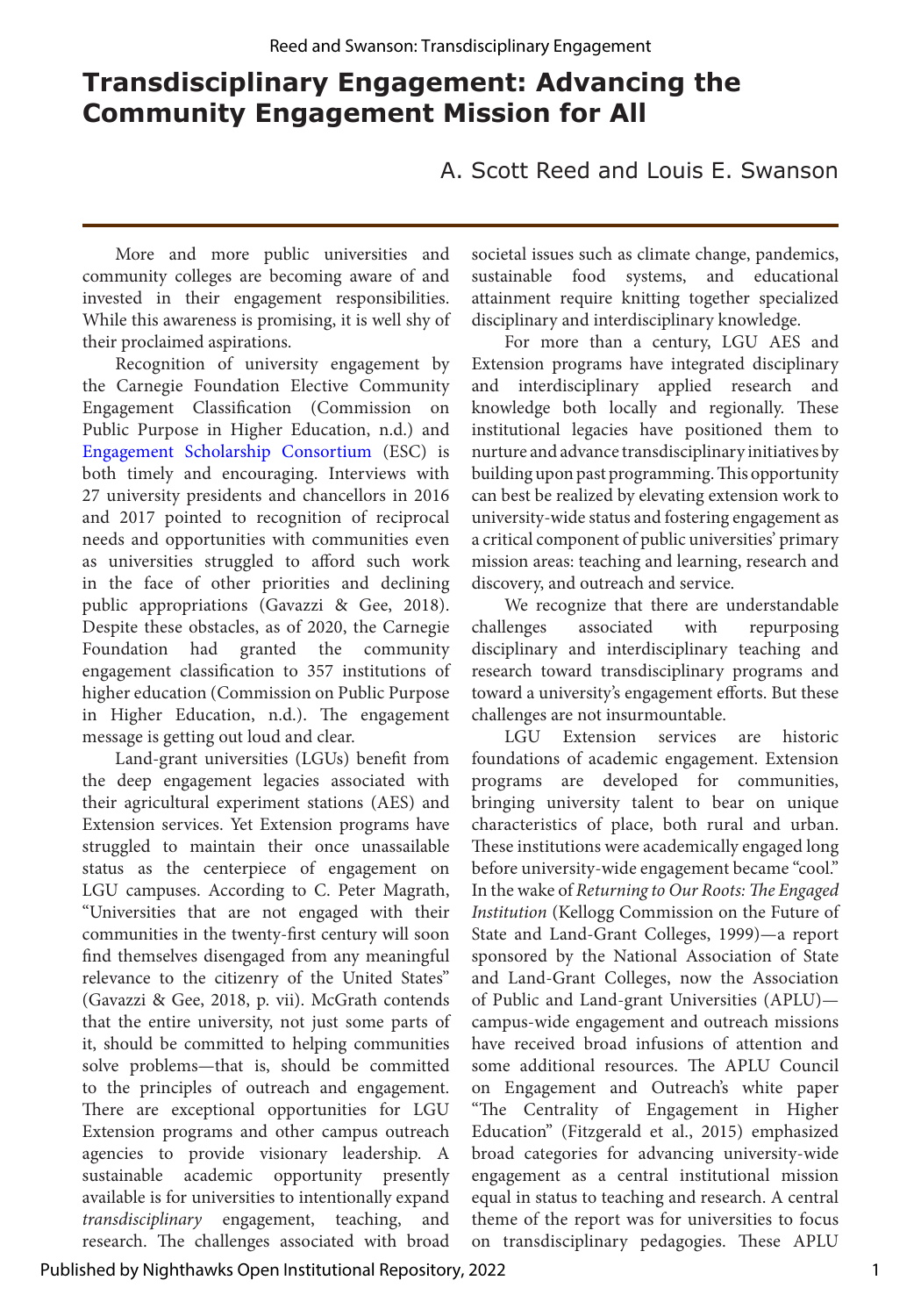reports are guideposts for universities seeking to become 21st-century engaged universities. Yet LGU Extension services have largely remained outside national, mainstream discussions about repurposing university-wide engagement both nationally and on individual campuses.

A central conundrum for Extension services and for most campus engagement offices is how to project campus leadership. Campuses can greatly benefit from tapping Extension's connections to statewide audiences, but leading engagement efforts may be difficult if campus-wide faculty and staff perceive Extension departments as narrow political and academic centers involved in agriculture alone. While this reputation is mostly not deserved, the perceptions of stakeholders and campus colleagues often inhibit campus-wide leadership roles for extension specialists. Placing Extension in a leadership position could present an internal contradiction for both extension specialists and their broader campus colleagues, though it need not. If the current state of affairs is left unattended, however, Extension will likely continue its slow, methodical decline in importance within the academy.

This is a critical time for LGU Extension. We believe there is an extraordinary window of opportunity to provide much-needed campus leadership that will champion transdisciplinary academic teaching, research, and outreach. LGU Extension's national leadership organization, the [Extension Committee on Organization and Policy](https://www.aplu.org/members/commissions/food-environment-and-renewable-resources/board-on-agriculture-assembly/cooperative-extension-section)  (ECOP), continuously assesses current and future options for state and local Extension programs. For many, an opportunity exists to qualitatively shift from college-centric to campus-wide leadership without harming long-term affiliations with agricultural and rural partners.

## **Critiques of and Opportunities for LGU Extension**

With a few exceptions, LGU Extension services have not participated in broader APLU engagement programs and meetings. Perhaps the most strident critique of the field was delivered by the president of West Virginia University, Dr. E. Gordon Gee, in his keynote address at the 2019 ESC conference in Denver (Gee, 2019). Gee, a very strong advocate for extension, laid down a vision and a warning. He argued that extension needs to be a significantly broader contributor to community engagement than simply through agriculture. In largely agreeing with President

Gee's message, we offer several organizational paths toward university-wide engagement at LGUs that include Extension services.

Extension offices are well positioned not only to collaborate with academic and research leaders but also to provide frameworks for advancing discussions on integrated campuswide transdisciplinary initiatives. Extension services can use their deep local and state presence to facilitate connections for teaching, research, and service, but acting alone, they are unlikely to capture the full benefits of transdisciplinary engagement.

Gee pressed this mixed public university audience, primarily from non-LGUs, to reinvent Extension by rhetorically asking: "Why are you still running your community outreach programs through colleges of agriculture?" (Gee, 2019). His was an articulate exhortation. But rhetoric, while captivating among the choir, doesn't seed well among those who feel accused of inaction and implicitly indicted for not seeing the obvious. We think most Extension faculty and staff are interested in learning more about the dynamics of engagement, but more importantly they are in search of reasonable and rational groundings for taking on potentially risky changes.

Fitzgerald et al. (2015) identified fundamental academic functions and missions key to expanding engagement throughout higher education. Their case for the centrality of engagement, particularly for extension, emphasized transdisciplinary pedagogies that prioritize the broad external relevance of academic enterprises:

Challenges to higher education include efforts to increase inter-, multi- or transdisciplinary scholarship; to respect multiple approaches to knowledge; to reject disciplinary turfism; to change outdated reward systems; to refocus unit and institutional missions; and to breakdown firmly established and isolated silos. It is essential to align engagement with key institutional priorities so that engagement projects and initiatives are seen to be mechanisms for enhancing higher education's broadly conceived goals. For institutions to fully incorporate engagement into the institutional mission they must fully address issues related to structure, budget and operation. Faculty involvement and support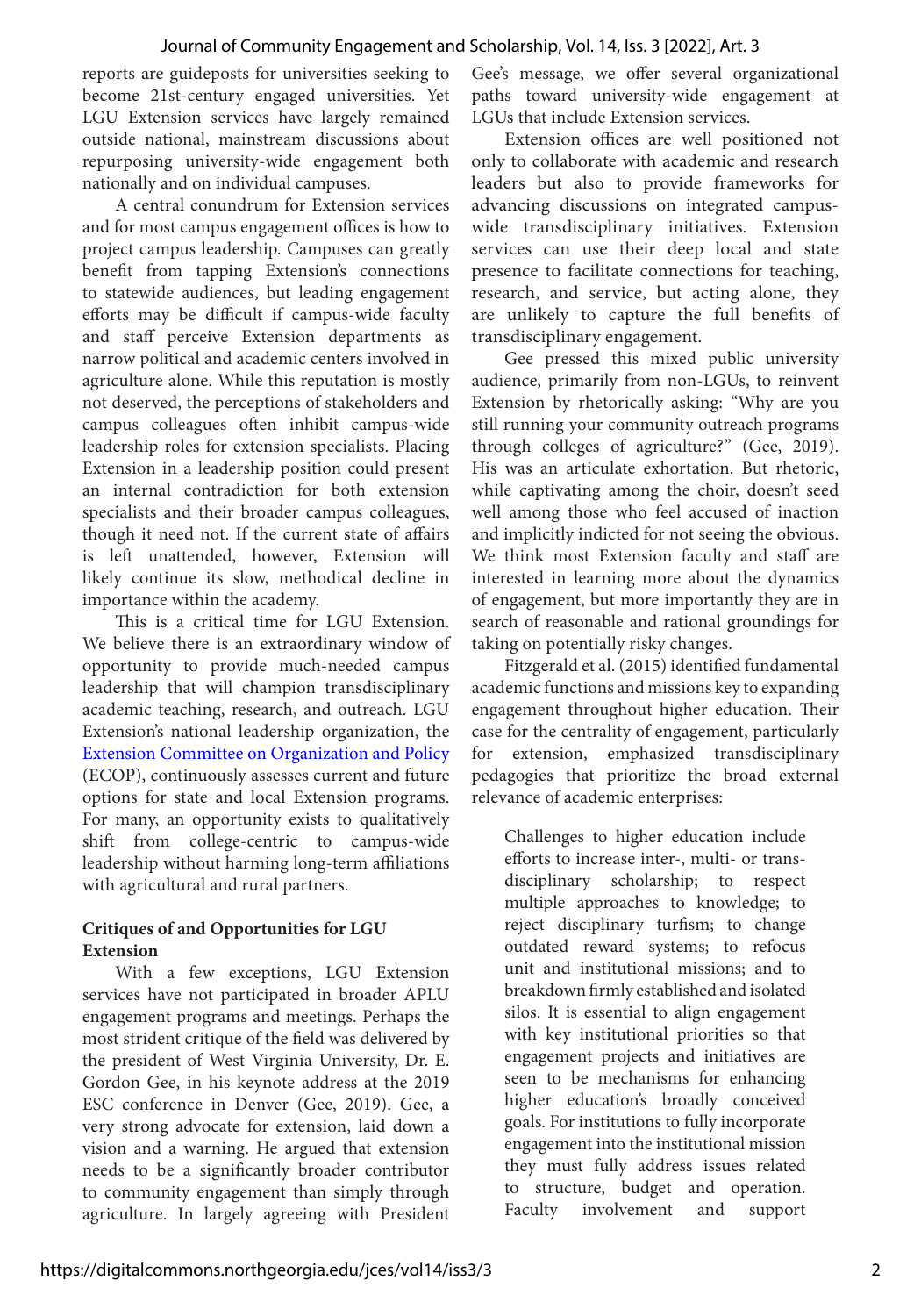for engagement through academic governance are essential for furthering the institutionalization of engagement. (Fitzgerald et al., 2015, p. 3–4)

The authors are fundamentally optimistic about the potential for Extension services and other campus engagement units to collaboratively advance inclusive and transdisciplinary organizational cultures and structures enhancing the relevance and impact of higher education in all sectors of society.

This inherent optimism about public higher education's capacity to take on the controversial issues of any historical moment aligns with what Extension services have been doing for more than a century. These institutions have always been sensitive to the shifting needs and demands of their immediate stakeholders. The Western Extension Directors Association's Timberline Manifesto, for example, pushed the group's regional agendas toward embracing identified opportunities for transdisciplinary regional programs (Reed, Swanson, & Schlutt, 2015). Extension services have been "demand-driven," but the other side of this conceptual equation is for service to drive demand. If the boundaries of service are limited to single college or disciplinary foci, then demand may be proportionally limited. University-wide, engagement-oriented units grounded in diverse talent pools can create an institutional capacity for improving public legitimacy and reciprocally provide rich experiences for teaching and research missions. Simply responding to dependable stakeholders is not enough for university-wide engagement—or for Extension. Engagement opens opportunities to create new services that bring in new stakeholders and, in turn, create more demand for engagement activity.

We appreciate that this is tricky—seeming to put the cart before the horse. Roger Rennekamp pithily reduced this seeming impossibility to a simple statement differentiating outreach and engagement: "Outreach begins with an answer, engagement ends with one" (R. Rennekamp, personal communication, Spring 2010). Modern Extension services attempt to combine both as outreach becomes the result of their engagement with stakeholders.

### **What Is Transdisciplinary Engagement?**

This is a reasonable question. In an important sense, transdisciplinary engagement is about everything—well, maybe not everything, but it is about getting one's arms around big societal topics and embracing and flexibly taking on big picture issues, moving from strategic planning to strategic doing (StrategicDoing, n.d.; Wolfe, 2010). Transdisciplinary engagement is not a negation of disciplinary or interdisciplinary engagement, research, or teaching. Rather, big picture transdisciplinary inquiries capitalize on the best social and natural science available and generate their own demands for disciplinary and interdisciplinary engagement, research, and teaching. Moreover, the big picture does not reduce inquiry associated with these academic categories but expands into society's many diverse cultures of creating and interpreting knowledge. The creation of knowledge is not the exclusive domain of scientific inquiry. For Extension, this is second nature. Extension's locally focused engagement and service necessitates big picture frameworks for smaller-scale, specific issues. Transdisciplinary engagement characterizes how we have approached big issues by trying to understand big pictures locally, regionally, nationally, and globally. It is part of our engagement DNA. It is not new.

Transdisciplinary research and teaching flourish when they are organically connected with transdisciplinary engagement. For the academy, LGUs have the institutional structure and capacity to connect teaching and research with society—with "the real world." Extension has worked with farmers, ranchers, and youth; with rural and urban leaders; and within some very twitchy issues on the political landscape. LGUs' engagement services champion science, and, without maybe fully recognizing it, they also listen to and seek to understand how their fellow citizens frame their understanding of the natural and social environments around them. For instance, LGU AES and Extension services have learned from farmers and ranchers about sustainable practices for which science has not yet settled on explanations. Complicating outreach efforts, Extension programs and agents work with groups that view one another suspiciously but value the university's commitment to assisting them, even when they aren't pleased with what the university provides.

It is this capacity and legacy on which we are centering our commentary. Drawing on its outreach experience, Extension can lead alongside others in figuring out how to develop and reward transdisciplinary inquiry. In colleges of agriculture,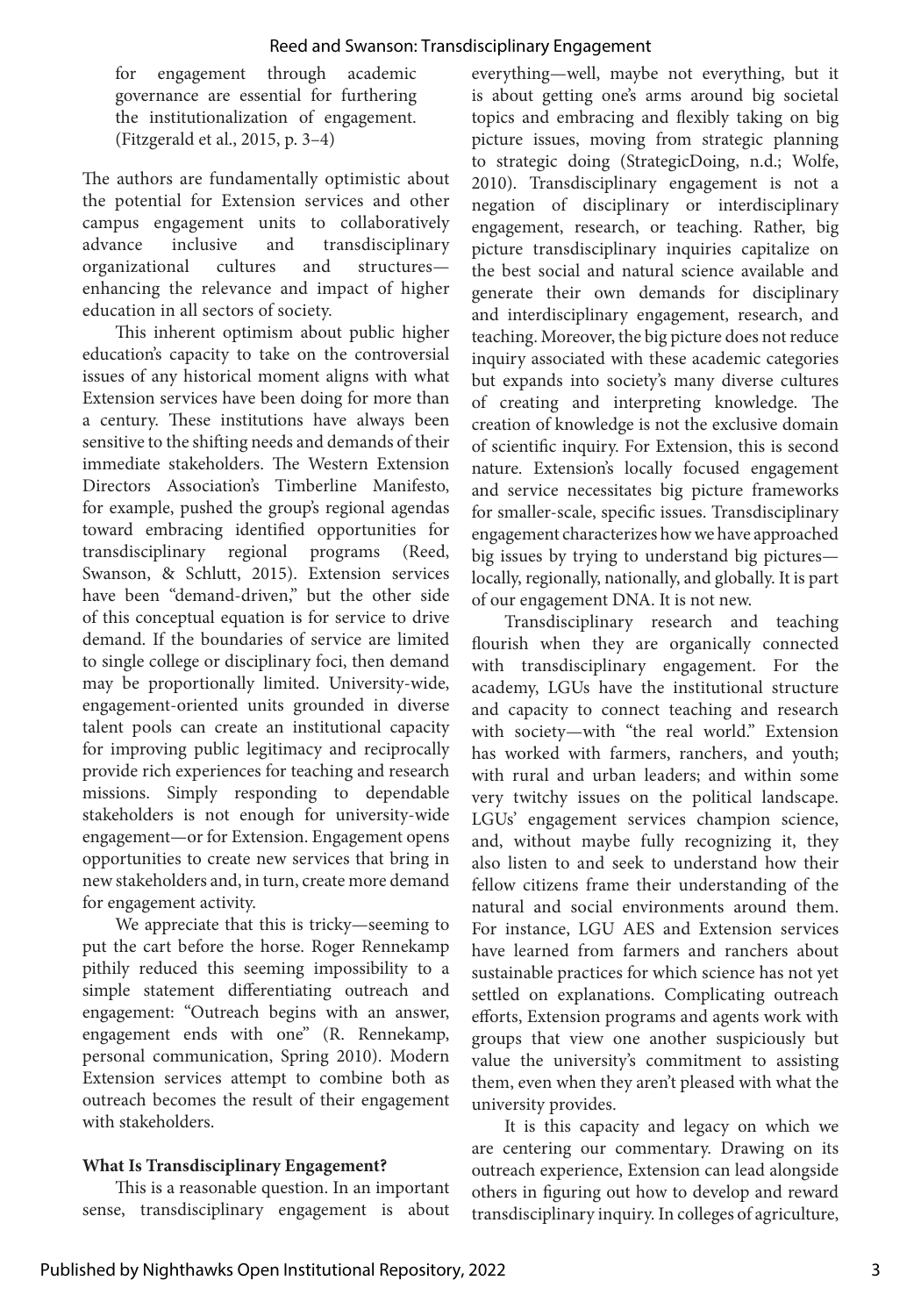#### Journal of Community Engagement and Scholarship, Vol. 14, Iss. 3 [2022], Art. 3

we have integrated our extension experiences with students as a normal teaching practice. But we need to be better campus partners as we step forward to fill leadership roles. We need to be university-wide. Our big issues—climate change, food systems, youth development, environmental sustainability, and others—require big picture frames. The great difference and societal benefit of the Extension system is that it is university-based. The same is true of the engagement and outreach services of all public universities and community colleges. Universities are modern society's answer to the cultural imperative of sustainable and democratic production and dissemination of knowledge (Swanson & Mao, 2019).

Many examples exist of transdisciplinary engagement initiatives. One of these is the Sustainable Rangelands Roundtable (n.d.). Initiated in the late 1990s by LGUs and the federal government, it sought to bring together key agricultural and environmental stakeholders on a frequent, recurring timetable to produce innovative, big picture frameworks meant to provide paths for collaborative, pragmatic initiatives. This effort has cultivated a transdisciplinary big picture by integrating disciplinary and interdisciplinary knowledge and engagement. Ecologists, economists, and sociologists learned not only how to cocreate models for sustainable rangelands but also how to approach this big picture challenge on common methodological and conceptual grounds. Another example is [Imagining America](https://imaginingamerica.org), which provides transdisciplinary frameworks for campus liberal arts and natural science initiatives.

#### **Thinking About Transdisciplinary Engagement**

Academic engagement can certainly incorporate transdisciplinary inquiry and outreach at local and global levels. That said, it is important not to think of transdisciplinary inquiry as a linear process. Transdisciplinary basic and applied research initiatives seem to be the first and central locus for current universitywide inquiry and innovation—that is, the starting point for a transdisciplinary campus culture. Translating transdisciplinary research into the classroom and student training is thought of as the next step. Applied or translational research tends to follow these linear paths, even among federal funding agencies. Engagement and extension are afterthoughts in response to political demands for societal relevance. If you accept this linear start-tofinish model of transdisciplinary inquiry, you buy into a common systematic, normative academic position that the locus of inquiry is research and, maybe, the outcome is engagement. This is a silly and wholly unnecessary linear epistemological bias. Certainly, research to education to engagement is one transdisciplinary path. Equally possible is simultaneously moving from engagement to learning and discovery or from learning to discovery and engagement. Even these models imply linear assumptions. LGU Extension services are remarkable examples of institutional resiliency. They have had to be, given the messy realities of the human condition.

Presently, university resources seem to follow these linear epistemological and normative interpretive biases. Ideally, collaborative interdisciplinary inquiry would integrate learning, discovery, and engagement, simultaneously generating disciplinary and interdisciplinary inquiries. Transdisciplinary inquiry and action are a shared enterprise. Extension's legacy of the "expert model," an example of university-centric outreach, is focused on engagement's outreach programs. Our outreach has produced outcomes valued by broad sectors of our traditional stakeholders, and it's easier to measure impact by applying the expert model, a valuable administrative and political tool for attracting public support for programs. But the expert model does not begin with community engagement. It is not our intent to say that the expert model is illegitimate. Our point is that this linear thinking is just one of many ways to embrace transdisciplinary inquiry and socialization, though likely the least innovative.

Where do the questions for framing transdisciplinary inquiry come from? Ideally, they come from all points on a framing compass. Multistakeholder, multi-ecological contexts improve with inclusive dialogues across disciplines and publics. Engagement programs are a reasonable initiator for organizing and institutionally sustaining transdisciplinary inquiry. Extension is well placed to contribute to and benefit from transdisciplinary inquiry and outcomes. The same is the case for all public university engagement services.

Our proposal is for recognizing the value of disciplinary, interdisciplinary, and transdisciplinary academic endeavors. Each provides significant benefits toward developing inquiry and knowledge. Extension programs, as examples of university engagement, certainly include disciplinary and multidisciplinary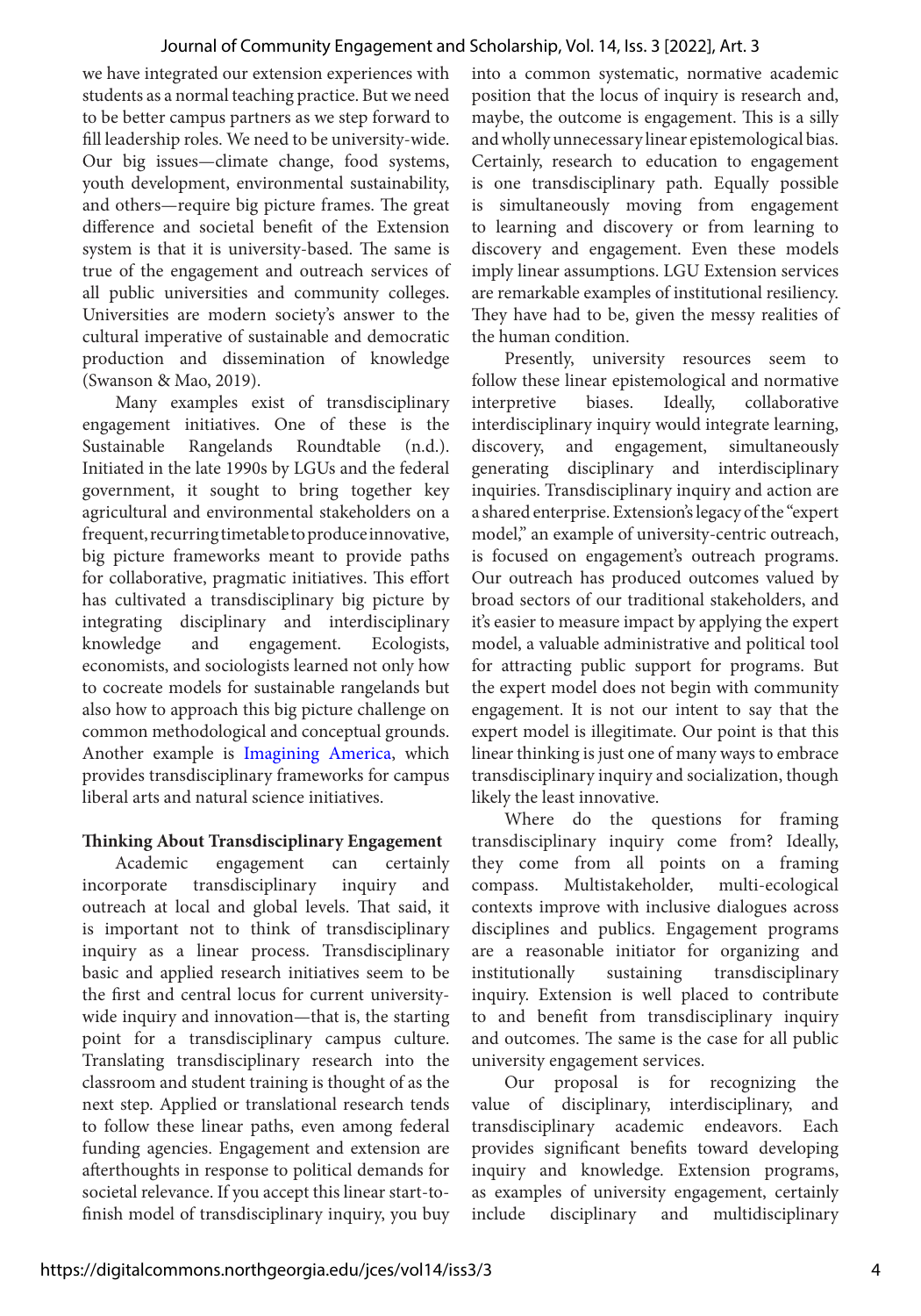#### Reed and Swanson: Transdisciplinary Engagement

research and outreach, as they involve interactions among fractured publics and complex social and economic forces colliding and morphing over time. Gee (2019) provided an optimistic summary and challenge: "We must pioneer progress. We must prevail with purpose. We must nurture hope and resiliency and prosperity. And we must renew the covenant between 'the people's universities' and the people who need us most."

LGU Extension services can be leaders in rethinking our campuses' commitments to teaching and research through expanded engagement. To do so will require working with campus-wide talent and embracing new and sometimes skeptical stakeholders. University-wide engagement need not be a threat to colleges of agriculture or production agriculture stakeholders. It certainly is a grand opportunity for youth development, for example in 4-H programs. Successfully meeting these and other institutional challenges will entail risks and possibly intense pushback. Efforts to become academic leaders through engagement will benefit not only our own campuses but also the LGU legacy itself. Lessons learned from LGUs' successes and failures can inform other public universities and community colleges as they expand their public engagement.

#### **What Can Be Done?**

Well, a lot can be done. LGU Extension's historic reason for being is its relevance for communities as determined by communities. This is equally the case for all public universities' outreach institutions. What is imperative now is that LGU Extension services have a reason for being on campus that connects the entire university with a much broader public than has historically been the case. But achieving this goal will require purposive action, a call to action, by LGUs' senior administrators. In our experience, most significant institutional changes, at least purposive changes, begin with broadly understood visions that require expanding the old and seeking new partners toward shared futures. This is easy to write, but difficult to do. For many LGUs and other public universities, outreach initiatives that move toward university-wide and comprehensive transdisciplinary teaching, research, and engagement may be thought of as unnecessarily disruptive—"Nothing is broke, why change?" If this is the dominant viewpoint, then the future will be a projection of the past. But we believe there are broad interests in both transdisciplinary studies and university-wide engagement.

By expanding LGUs' extraordinary Extension services campus-wide, both traditional stakeholders and new publics can discover even broader mandates for engagement services. Moreover, this is not untrodden territory. There are LGU examples from which to learn. At play, we believe, is understanding the difference between unnecessarily disruptive and disruptive innovations. Harvard business professor Clayton Christensen, who authored the concept of disruptive innovations (Christensen, 1997; Christensen & Raynor, 2003), found that for most large, complex businesses, game-changing disruptive innovations were not nurtured from within. Rather, businesses were eventually required to internalize these innovations to assure their success and often their survival. The internal organizational self-interest antibodies tend to successfully limit qualitative transformations from within.

This article boils down internal and external triggers for creating qualitative shifts toward expanded, campus-wide engagement programming and coordinated transdisciplinary initiatives that involve all institutional university missions. There are internal reasons for exploring potentially disruptive but effective solutions. There are also real and perceived political barriers to stepping outside of traditional "outreach," characterized by the expert model. Intentionally wading into the messy stresses of serving proven political constituencies while reaching inward to the whole university and outward toward unproven publics will be daunting. For LGU Extension services, this may particularly be the case for internal and external production agriculture interests. We propose here that there are substantial benefits for production agriculture. Some of these benefits may well lie in collaboration with political constituencies of other colleges and engagement programs on campus.

If we are correct that necessary but disruptive innovations are less likely to emerge from within public universities or from their existing politically sustaining stakeholders—but that they can be influenced by external pressures and opportunities—then two simultaneous courses of action may be possible. Externally, two national organizations have raised the importance of organizational innovations for public university engagement and outreach: the ESC and the APLU. The LGU Extension system is embedded in APLU's [Commission on Food, Environment,](https://www.aplu.org/members/commissions/food-environment-and-renewable-resources) [and Renewable Resources \(](https://www.aplu.org/members/commissions/food-environment-and-renewable-resources)CFERR), and within CFERR, it is part of the [Board on Agriculture](https://www.aplu.org/members/commissions/food-environment-and-renewable-resources/board-on-agriculture-assembly)  [Assembly](https://www.aplu.org/members/commissions/food-environment-and-renewable-resources/board-on-agriculture-assembly) (BAA). BAA coordinates national policy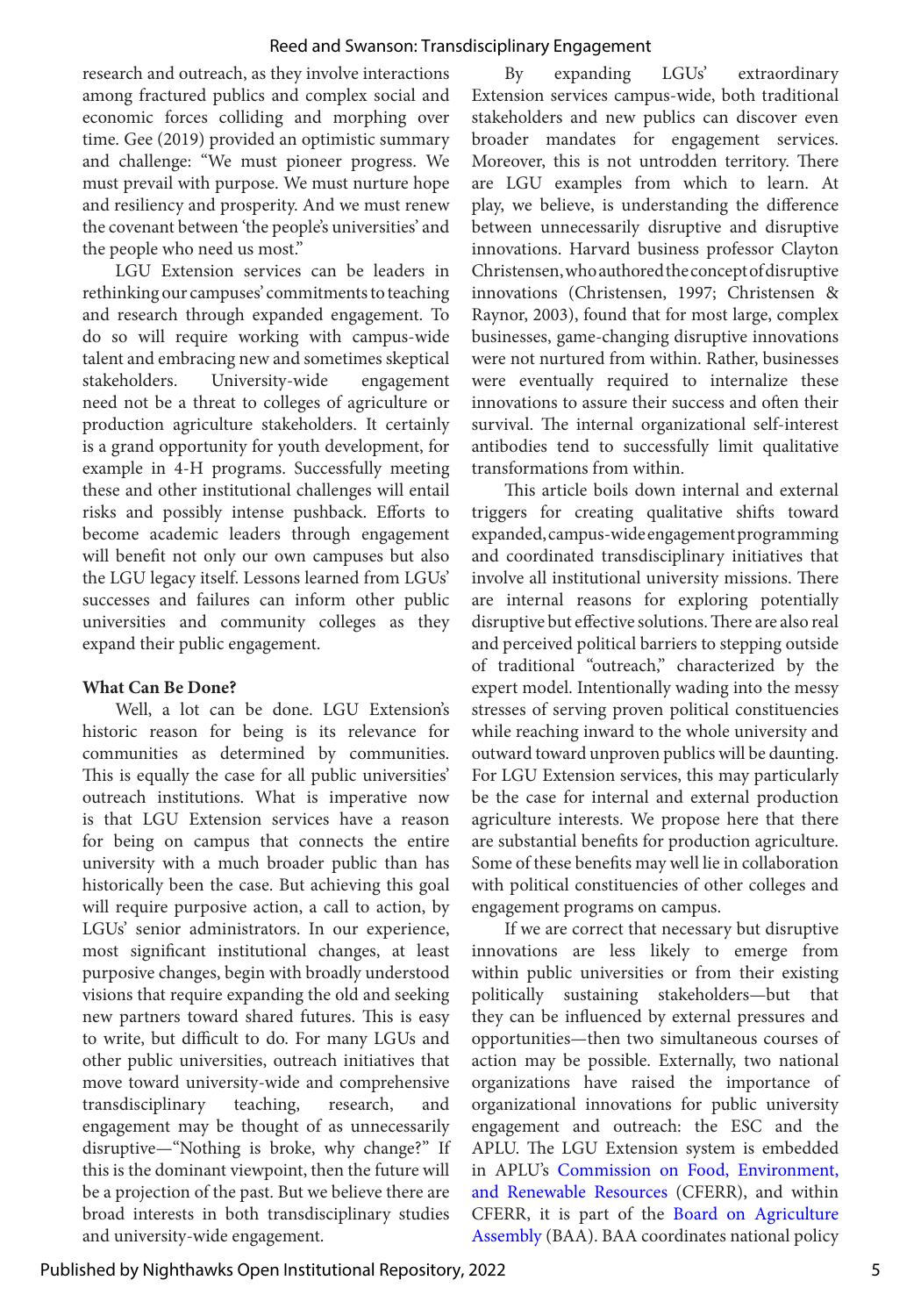#### Journal of Community Engagement and Scholarship, Vol. 14, Iss. 3 [2022], Art. 3

initiatives for LGU Extension and AES. Both ESC and CFERR provide platforms for advancing discussions on university-wide Extension and transdisciplinary studies and engagement. These APLU organizations can be external triggers for university-level discussions. Multiple groups, such as APLU's CFERR and Commission on Economic and Community Engagement (CECE), ECOP, ESC, and independent groups such as [Imagining America](https://imaginingamerica.org) and [Longview Engagement](https://longviewengagement.com)  can provide conceptual frameworks and advice. Transdisciplinary studies and engagement are presently valued among U.S. government funding agencies and most academic administrators. Incorporating transdisciplinary curricula, research, and engagement is currently low-hanging fruit for higher education organizational innovations.

Within public universities generally, senior leadership—especially vice presidents, provosts, vice provosts for research, vice provosts for engagement, and academic deans—can provide university voices for internal discussions. However, at LGUs, an important internal discussion must occur within colleges of agriculture when Extension reports to the college dean. Many LGU colleges of agriculture may conclude that the disruptive innovations described here are not worth exploring. If so, then we do not recommend imposing top-down directives. Where colleges of agriculture are willing to entertain sharing their Extension services with their campuses, then there are opportunities for incorporating disruptive innovations such that they become new legacies for university engagement and foundations for new resources made available by expanding demand for university students, staff, and faculty for their incredible pools of human talent. Other public universities will have equally thoughtful discussions concerning their engagement services.

University-wide engagement, whether for LGU Extension services or for engagement programs and offices at other public universities and community colleges, must move beyond its proclaimed aspirations. Embracing community engagement and cocreation of programs and repurposing university missions to include transdisciplinary inquiry will benefit both the communities that universities serve and universities themselves.

#### **References**

Christensen, C.M. (1997). *The innovator's dilemma: When new technologies cause great firms to fail.* Harvard Business Review Press.

Christensen, C.M., & Raynor, M.E. (2003). *The innovator's solution: Creating and sustaining successful growth*. Harvard Business Review Press.

Commission on Public Purpose in Higher Education. (2022). *Community engagement classification (U.S.)*. https://public-purpose. org/initiatives/carnegie-elective-classifications/ community-engagement-classification-u-s

Engagement Scholarship Consortium. (n.d.). https://engagementscholarship.org

Fitzgerald, H.E., Bruns, K., Sonka, S.T., Furco, A., & Swanson, L. (2015, August). *The centrality of engagement in higher education*. Association of Public and Land-grant Universities Council on Engagement and Outreach. https://www.aplu.org/ library/the-centrality-of-engagement-in-highereducation/file

Gavazzi, S.M., & Gee, E.G. (2018)*. Land-grant universities for the future: Higher education for the public good.* Johns Hopkins University Press.

Gee, E.G. (2019, October 8). *Engagement Scholarship Consortium keynote address.* West Virginia University. https://presidentgee.wvu.edu/ speeches/engagement-scholarship-consortiumkeynote-address

Kellogg Commission on the Future of State and Land-Grant Universities. (1999, February). *Returning to our roots: The engaged institution*. National Association of State Universities and Land-Grant Colleges. https:// www.aplu.org/library/returning-to-our-rootsthe-engaged-institution/file

Reed, A.S., Swanson, L., & Schlutt, F. (2015). Timberline Manifesto: Seven concepts linking extension and engagement. *Journal of Extension*, *53*(4). https://archives.joe.org/joe/2015august/ comm1.php

StrategicDoing. (n.d.). https://strategicdoing.net Sustainable Rangelands Roundtable. (n.d.). http://www.sustainablerangelands.org

Swanson, L.E., & Mao, K. (2019). Thinking globally about universities and extension: The convergence of university-based and centralized extension systems in China. *Journal of Extension*, *57*(6), Article 23. https://tigerprints.clemson.edu/ joe/vol57/iss6/23

Wolfe, N. (2010). Strategic planning is dead– Long live strategic execution. *Fast Company*. https://www.fastcompany.com/1603160/strategicplanning-dead-long-live-strategy-execution